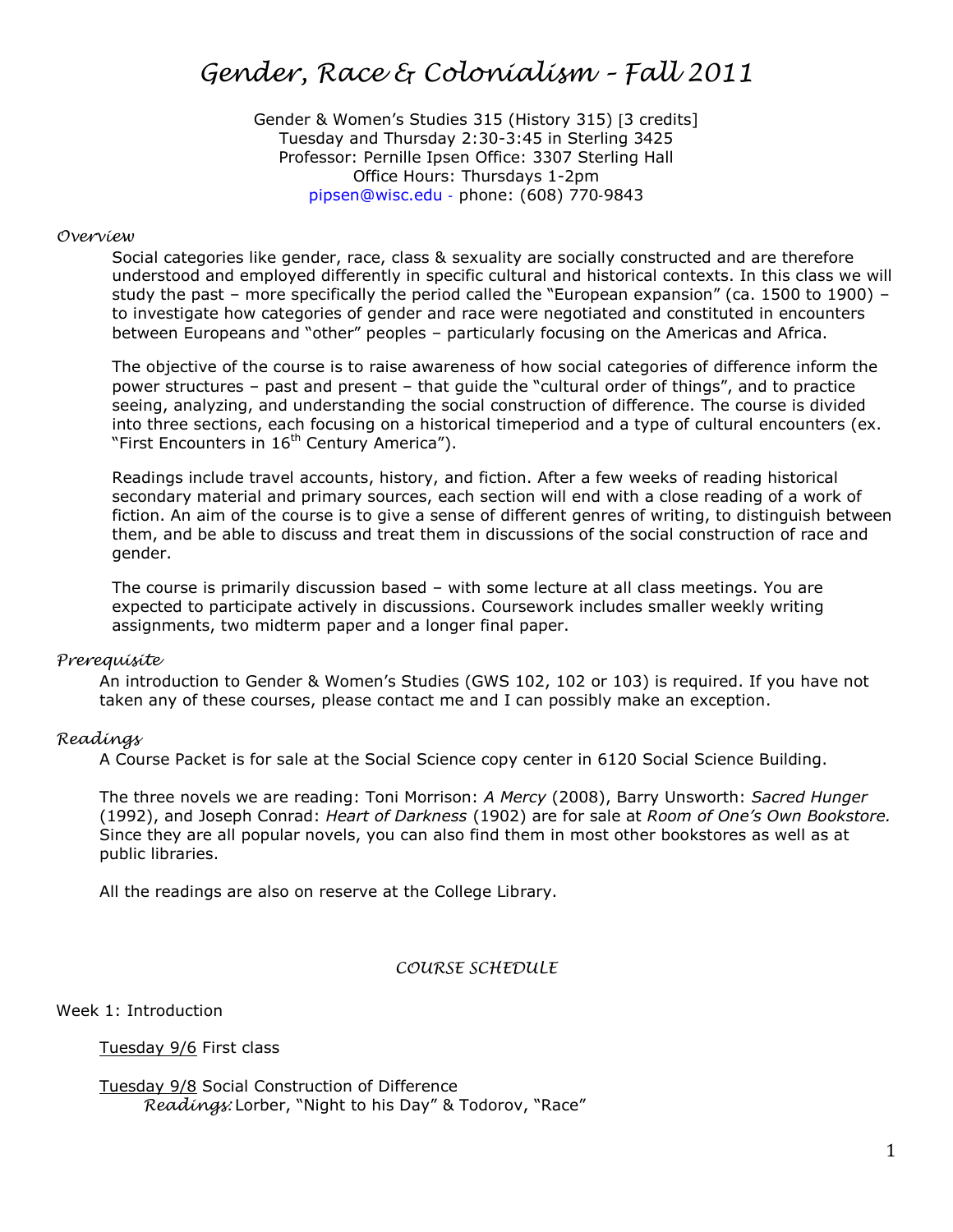Week 2: Culture & Difference

Tuesday 9/13 *Readings:* Sewell, "The Concept(s) of Culture"

Thursday 9/15 *Readings:* Appiah, "Why There are no Races" & Rothenberg, "The Construction"

Week 3: The European Expansion

Tuesday 9/20 *Reading:* Geyer and Bright, "World History" & Stearns, "Gender in World History"

Thursday 9/22 *Readings:* Pearsall, "Gender" - Wrightson, "Class" & Chaplain, "Race"

*UNIT 1: Early encounters in America*

Week 4: First Encounters

Tuesday 9/27 *Reading:* Pagden, "The Principle of Attachment"

Thursday 9/29 *Reading:* Harriot, "A Briefe" + Ralegh, "The Discoverie"

Week 5: Gender & Colonial encounters

Tuesday 10/4 *Reading:* Fur, "Some Women are Wiser"

Thursday 10/6 *Reading:* Barr, "A Diplomacy of Gender"

Week 6: Toni Morrison: *A Mercy* (Tuesday 10/11 + Thursday 10/13)

## *PAPER 1 Due Sunday 10/16 @ 8pm*

## *UNIT 2: Slavery and Cementing Racial Hierarchies*

Week 7: Slave Trade and Racism

Tuesday 10/18 *Reading*: Fredrickson, "The Rise of Modern Racism(s)"

Thursday 10/20 *Reading*: Morgan, "Some Could Suckle"

Week 8: Racial Hierarchies in the Americas

Tuesday 10/25 *Reading*: Carrerra, "Locating Race" + Casta paintings

Thursday 10/27 *Reading*: Johnson, "The Slave Trader"

Week 9: The Atlantic Slave Trade

Tuesday 11/1 *Reading*: Rediker, "The Slave Ship"

Thursday 11/3 *Reading*: To be announced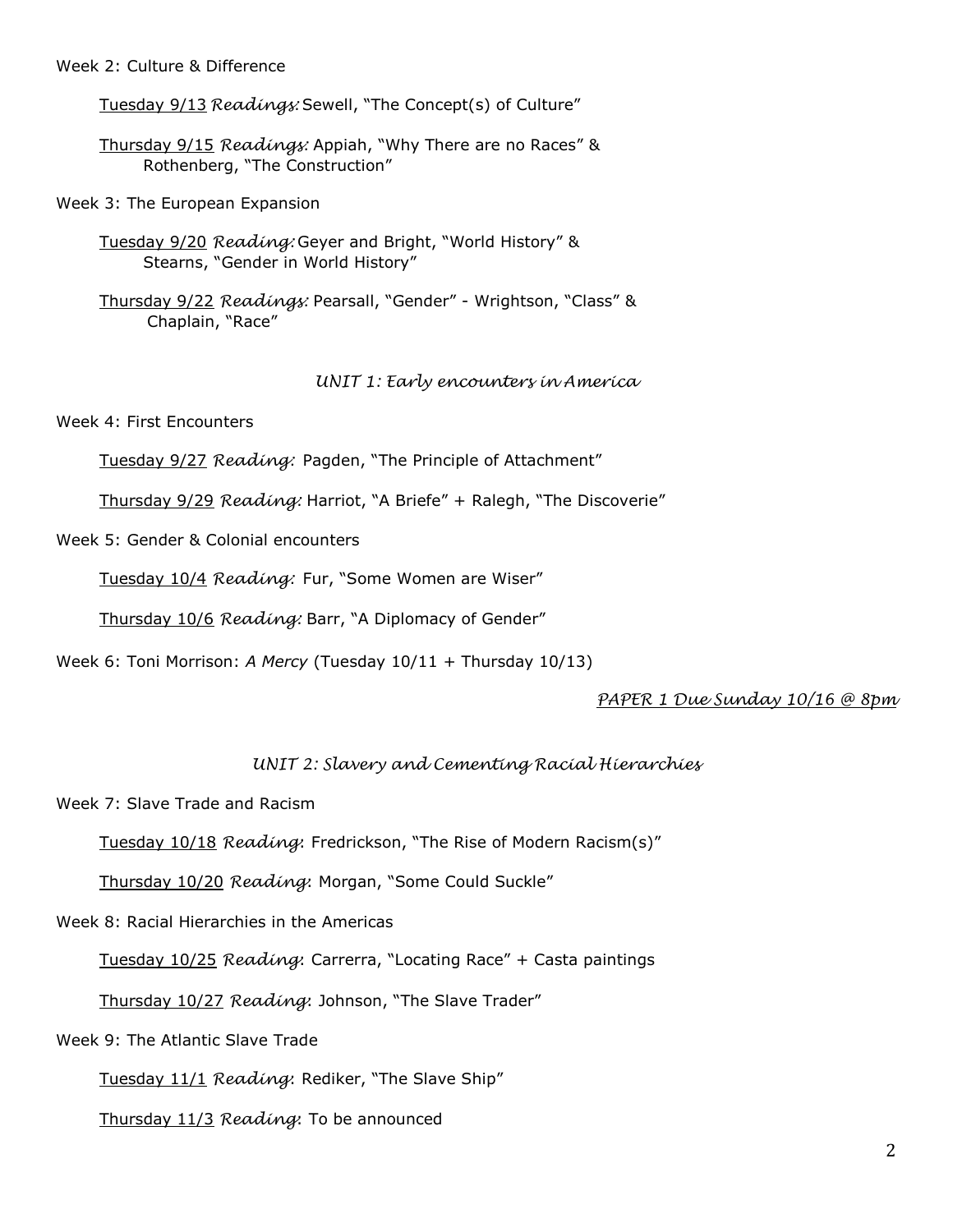# *PAPER 2 Due Sunday @ 8pm*

# *UNIT 3: Imperialism and the Penetration of Africa*

Week 11: Colonizing Women's Bodies

Tuesday 11/15 *Reading*: McClintock, "The Lay of the Land"

Thursday 11/17 *Reading:* Gilman, "The Hottentot"

Week 12:

Tuesday 11/22 Movie about imperialism

Thursday 11/24 No class - *Thanksgiving break*

Week 13:

Tuesday 11/29 *Reading*: To be announced

Thursday 12/1 *Reading*: To be announced

Week 14: Joseph Conrad: *Heart of Darkness* (12/6 & 12/8)

Last week:

Tuesday 12/13 LAST CLASS – Final paper question & evaluation

Thursday 12/15 Individual advise on final papers.

## *FINAL PAPERS DUE Thursday 12/15 @ Noon*

### *COURSE REQUIREMENTS & POLICIES*

### *Attendance and active participation in class is required!*

Religious holidays: Absences from seminar meetings due to religious holidays will not be penalized. However, you must inform me at least two weeks in advance if you are missing a seminar meeting for religious reasons, and you are responsible for finding out what happened and for turning in all assignments. You may miss 1 class, without it affecting your grade.

### *Weekly written responses to readings*

Most weeks I will give you a short writing assignment responding to the readings to get you writing and digesting the readings. The weekly writing assignments are always due Monday evening @ 6pm on learn@UW in the "dropbox" under the appropriate week number. You may miss 1 of these assignments, without it affecting your grade.

### *Policy on late responses*

Responses turned in late will be penalized by 5% - and an additional 5% for each 24 hours that they are late after that. No responses will be accepted more than one week after the due date.